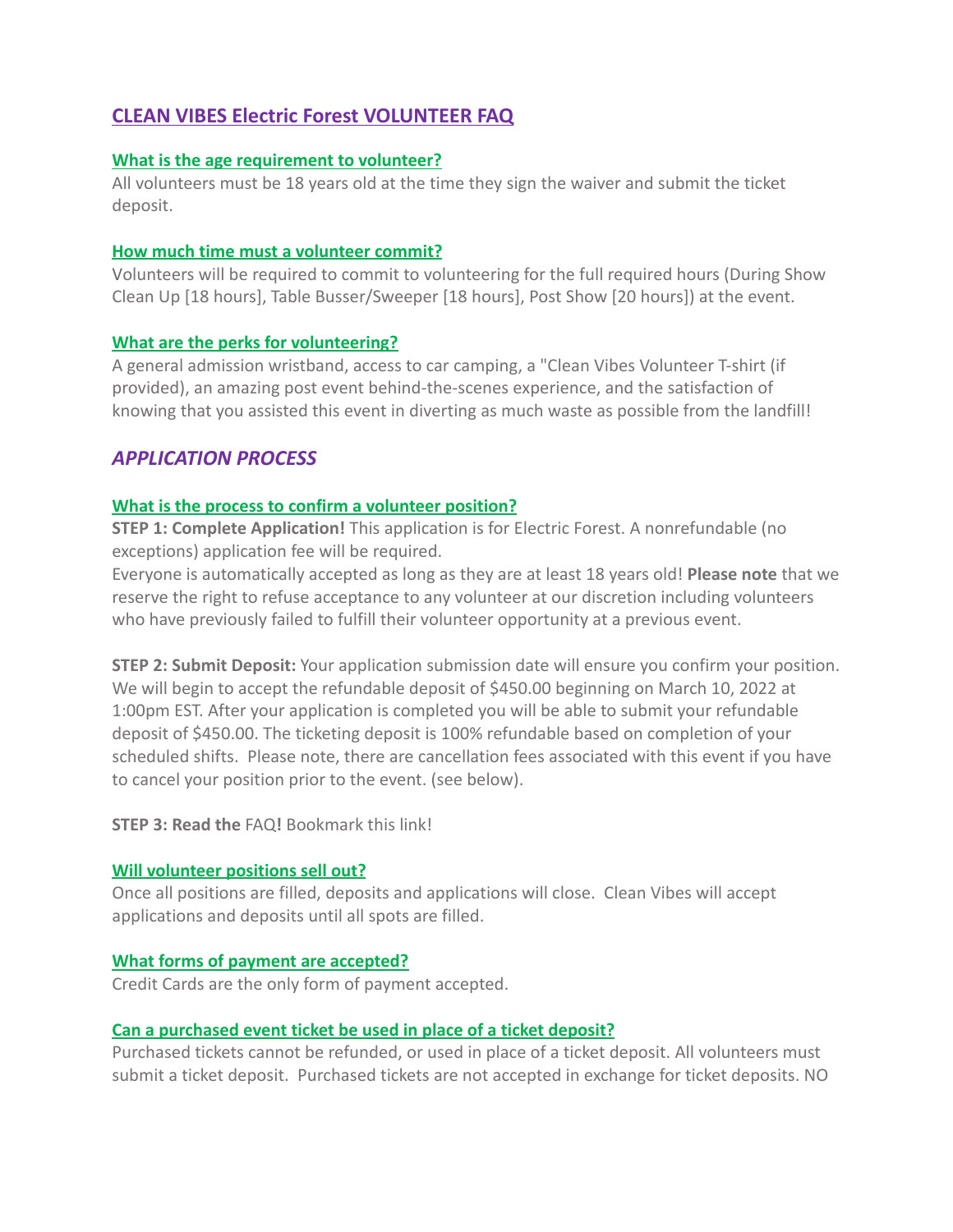### EXCEPTIONS, sorry.

## **Can the volunteer position be canceled? NO EMAIL OR PHONE CANCELLATIONS WILL BE PROCESSED. ALL CANCELLATIONS MUST BE INITIATED BY THE VOLUNTEER IN THEIR CLEAN VIBES VOLUNTEERLOCAL PROFILE.**

### **What are the cancellation fees and dates?**

There are three levels of cancellation fees based on how close the event is when the cancellation is processed. If a cancellation is submitted through the cancel deposit link, available in your VolunteerLocal where the deposit was submitted, before March 31, the entire event deposit will be refunded in full. **Note cancellations must be completed in VolunteerLocal by you, the volunteer - no email or phone requests will be processed.**

- Cancel before March 31, 2022 to incur no fees. On March 31 (active at 12:00 AM EST) and thereafter, a \$35.00 fee will be applied, and the remainder of the ticket deposit refunded.
- Cancel on May 23, 2022 (active at 12:00 AM EST) and thereafter, a \$200.00 fee will be applied, and the remainder of the ticket deposit refunded.
- No refunds will be processed for cancellations beginning on June 2, 2022 (active at 12:00 AM EST) and thereafter, no ticket deposit refund will be processed.

### **Can my friend come in my place?**

ONLY YOU can pick your event credential and complete your shifts. You may not send a friend in your place to pick up your credential or complete your shifts.

## *SHIFT SCHEDULES*

## **What is the Volunteer Schedule, can friends volunteer together and can I base my schedule around performances I'd like to see?**

*Table Busser/Sweeper Volunteers* will have the opportunity to schedule themselves, an email of how to do so will come closer to the event date. As we do our best to fulfill requests we need to keep in mind the needs of the event. Clean Vibes' Supervisors reserve the right to separate friends at any time for any reason.

*During Show Clean Up Volunteers* shift times are as follows:

Friday 6/24/22: 7:30am - 1:30pm

Saturday 6/25/22: 7:30am - 1:30pm

Sunday 6/26/22: 7:30am - 1:30pm

*Post Show Volunteer* shifts are Tuesday 6/28 and Wednesday 6/29.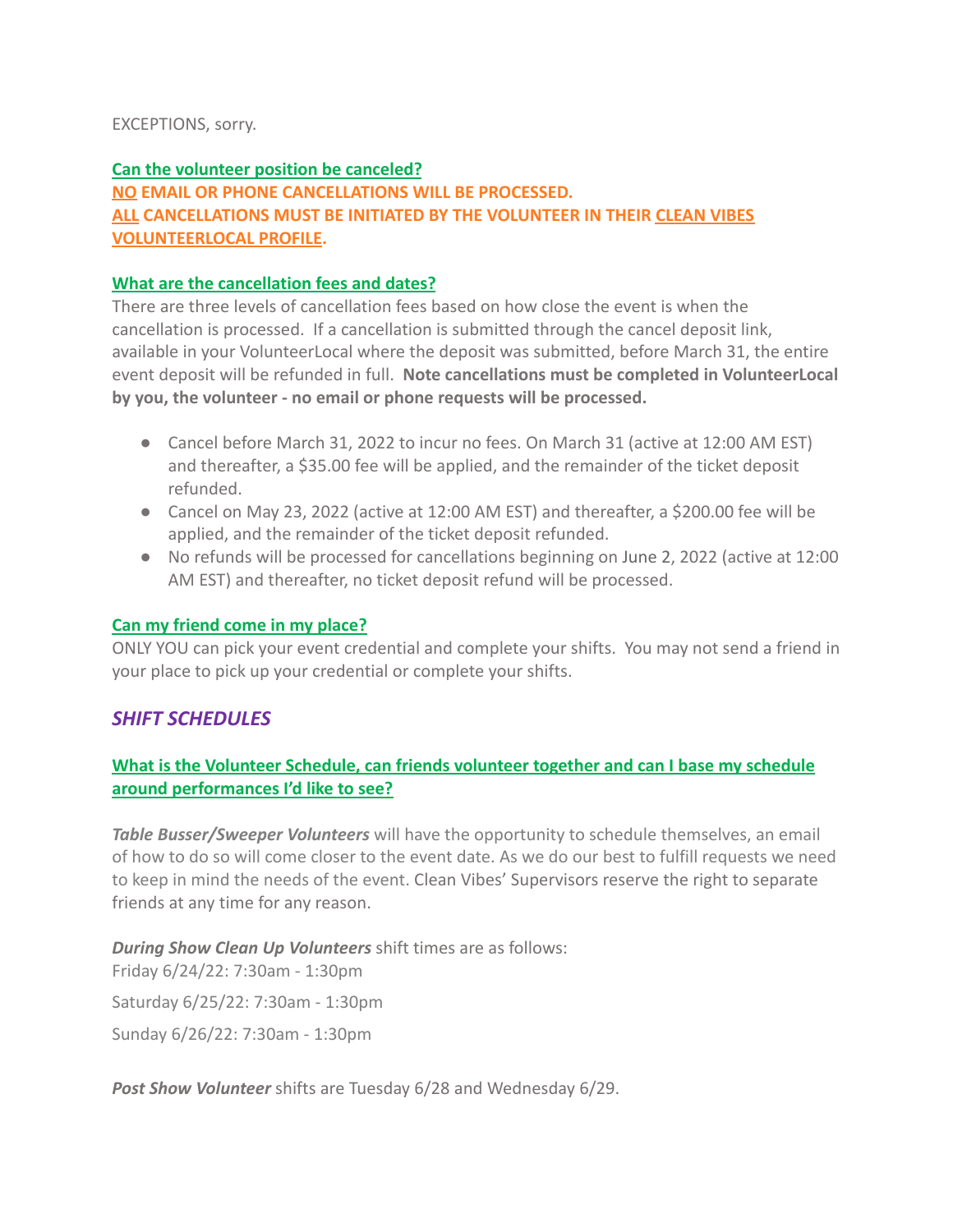#### **Can volunteers guarantee specific positions or shift times?**

We cannot guarantee specific positions or shift times. However, we make every effort to keep it fair and the needs of the event in mind.

#### **When should I plan on signing in and arriving?**

Volunteers can arrive at any time after the festival is open to GA patrons. The gates will open Thursday morning 6/23/22 at 12:01am.

## *AT THE EVENT*

### **What is the volunteer arrival and check in process?**

Closer to the event an email will be sent with further instructions, see above for arrival date/time. All volunteers will receive their credentials from an offsite check in location and then proceed to enter the festival through the north tollbooth.

#### **Do I have to purchase a car camping/parking pass?**

Car camping pass is provided. Volunteers are responsible for their own camping gear and food provisions during the event (tents, cook tops, chairs, sleeping bags, etc...).

### **Can Clean Vibes During Show Volunteers stay with Clean Vibes Post Show volunteers after the event has ended?**

No, and there are no exceptions! Please make appropriate travel and lodging arrangements.

### **What is the Check In/Check Out Process?**

Volunteers are required to **CHECK-IN and CHECK-OUT** at the beginning and end of EACH shift with a Clean Vibes Supervisor.

#### **What are the General Volunteer Responsibilities?**

• **Wear Closed-toe Shoes** such as tennis shoes or boots. 5-finger vibram shoes, keen type sandals and flippy floppy shoes are not accepted. If you arrive in these types of shoes you will not be checked in for your shift.

• **Check in and Check out.** It is absolutely and ultimately the responsibility of the volunteer to ensure they are properly credited for their shift.

**• Arrive at least 15 minutes early to Clock In.**

**• Arrive Ready to Volunteer and Represent the Event and Clean Vibes.** If a volunteer is believed to be intoxicated in any way, the volunteer will be unable to participate and will therefore forfeit their event ticket deposit. Be sure to sleep and hydrate prior to shifts. Remember volunteers are directly representing the event - be happy, patient, and ready to make a difference! Bring ANYTHING that may be needed during the shift, as volunteers are not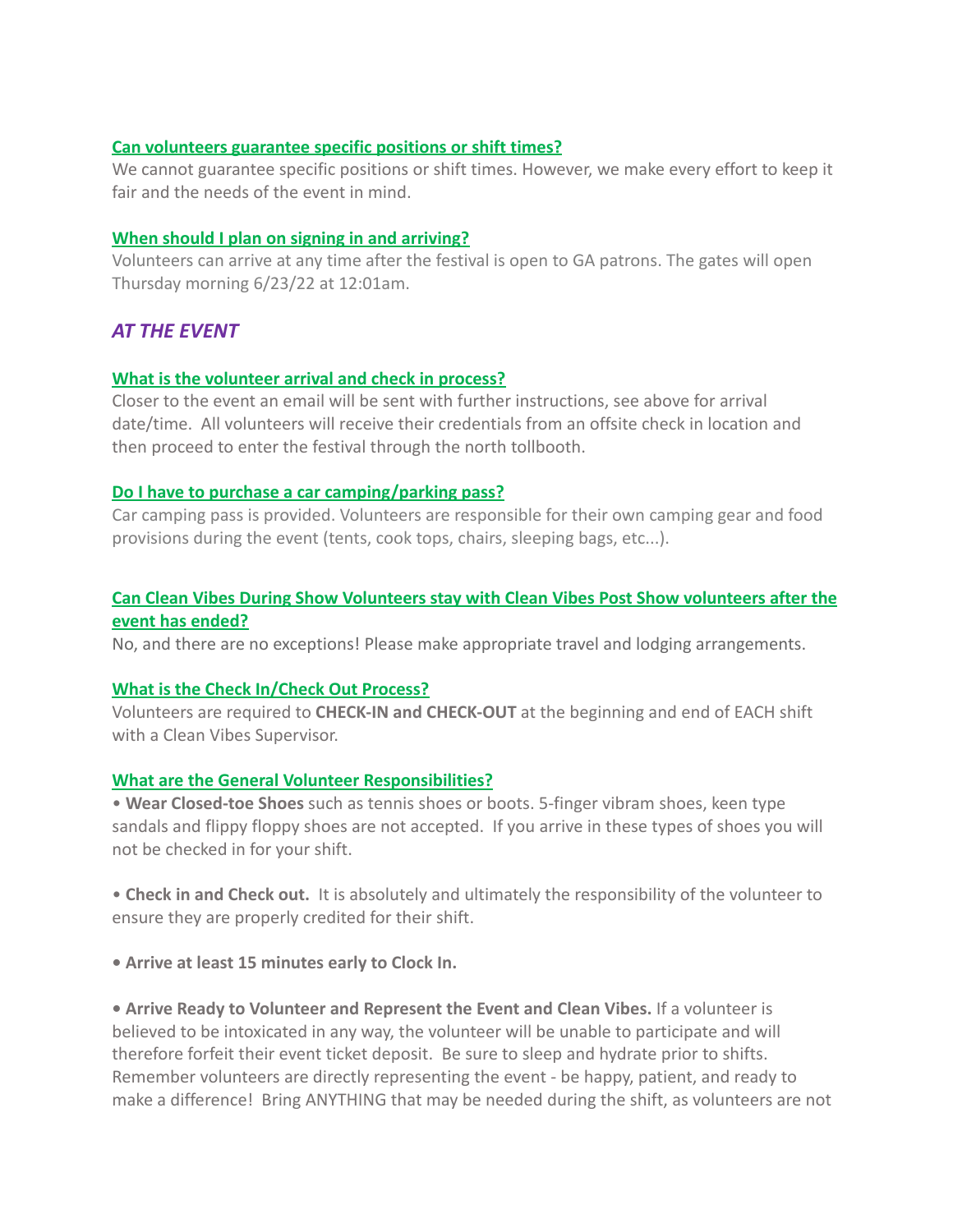allowed to return to their vehicle or tent while on shift. Do be aware that you will be required to carry anything you bring - we will not have a place to store bags or backpacks!

**NOTE:** Volunteers who check in with a medical ailment, or who begin their shift in a depleted state from not taking care of their health over the weekend (IE - they are severely dehydrated at the start of their shift) will be let go and their deposit will be forfeited. All of you have the knowledge that you will be in the sun during your shifts. Please be prepared. Drink water. Wear sunscreen. Get some sleep. Be ready!

### **Is water or food provided while on shift?**

Water will be available, food will not, so be sure to eat before your volunteer shifts! No breaks for meals are provided during shifts, with the exception of Post Show volunteers, we will provide breakfast, lunch, and dinner on shift days only. Please refer to the **[Electric Forest FAQs](https://electricforestfestival.com/2022-info/faq/)** regarding what is prohibited and allowed into the event.

### **I have one of those long handled pincers that I think will be great for this, can I bring it?**

We ask you to leave all pincer tools, sticks, and litter pickers at home. Oftentimes you will not be permitted to bring these into the event and even if you are allowed to bring it in, you will not be permitted to use it during your volunteer shift. We find these items to be more cumbersome than they are worth. We appreciate your cooperation on this matter.

### **Can we listen to music on portable speakers or through headphones while on shift?**

No, headphones or portable speakers may not be used at any time during your shift. This includes listening to music through your phone speakers.

### **What should volunteers bring to each shift?**

Bring water/refillable water container, a snack, a hat – and be sure to put on sunscreen! A rain jacket is a great idea, as well as warm clothing for colder-area. Volunteers MUST wear tennis shoes or boots (or other CLOSED TOE SHOES) to every shift. Volunteers will not be able to return to their tent/car at any time during their shift.

Attempting to check-in unprepared for your shift (IE - wearing flip-flops) will result in a "no show" shift!

Please refer to the **[Electric Forest FAQs](https://electricforestfestival.com/2022-info/faq/)** regarding their clear bag policy and what is prohibited and allowed into the event.

### **What if there is an issue while on shift?**

Anyone with a radio can reach Security, Medical, Clean Vibes crew or volunteer staff. Contact Clean Vibes Volunteer Hotline: 828-468-VOLS or email volunteers@cleanvibes.com

## *FOLLOWING THE EVENT: REFUNDS*

Deposits are held from the time that they are submitted up to 3 weeks following the event, but are typically refunded within 7-10 business days of the event. The event reserves the right to forfeit a ticket deposit for any misconduct as decided by the event or Clean Vibes staff, regardless of if the offense is listed within the terms or the FAQ, and regardless if all shifts have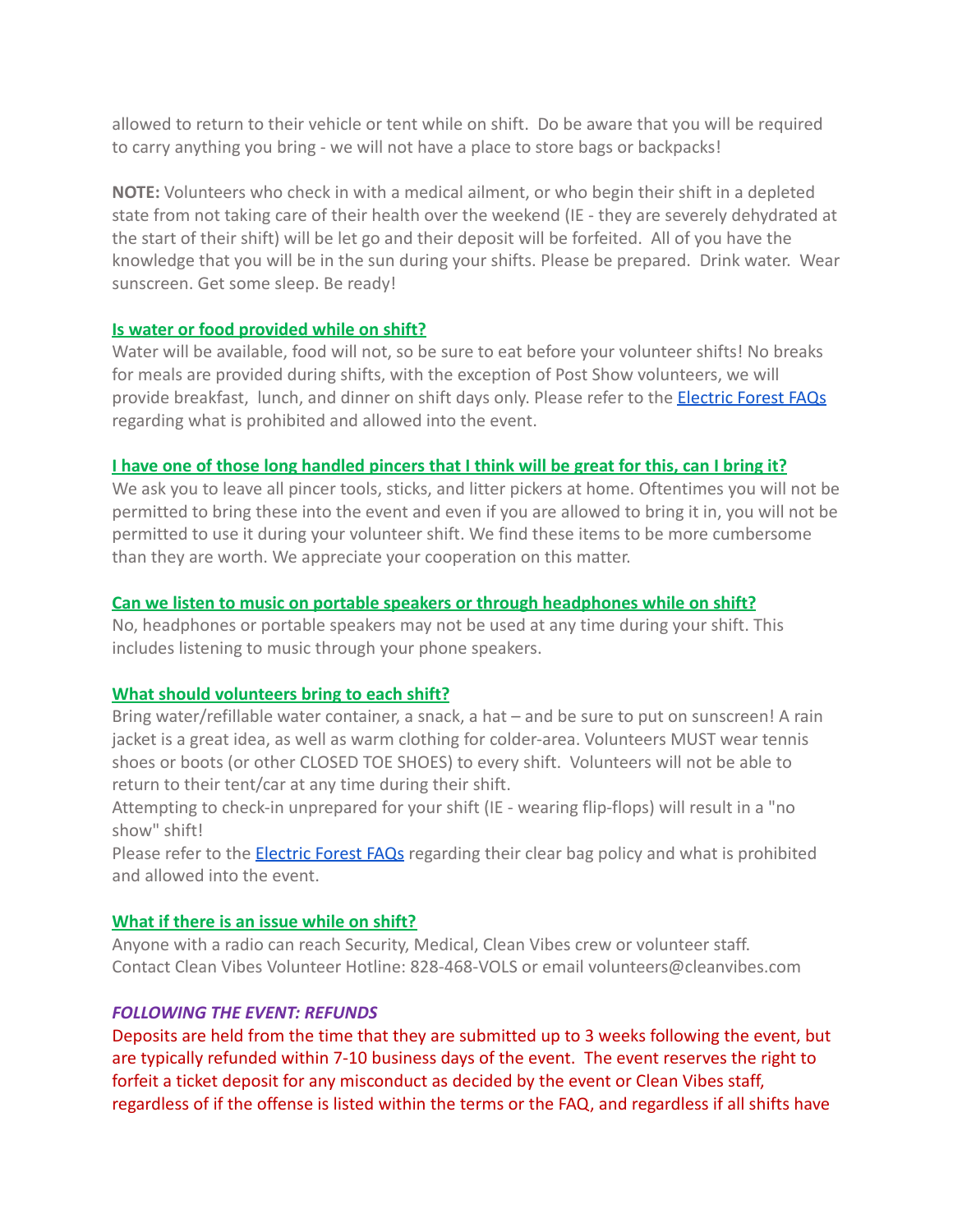been completed by the volunteer - All Clean Vibes and Event rules and regulations must be followed. Note that forfeiture of ticket deposit may result in removal from festival grounds.

#### **Why may a volunteer NOT receive a ticket deposit refund?**

- Missing a clock in or clock out. This includes failing to report for a shift as well as walking off a shift without clocking out.
- Failing to adhere to Clean Vibes and Event rules and regulations.
- Any misconduct that would get a volunteer fired from their position, such as stealing, lying, inappropriate behavior, etc.
- Arriving for a shift in poor health (ie dehydrated, sun stroked, ill).
- Consuming legal or illegal intoxicating substances while on shift (alcohol, marijuana, etc) or appearing or suspected of being intoxicated.
- Failing to report to shift with closed-toed shoes.
- Reporting to duty late.
- Disrespectful or insubordinate behavior to event staff.
- Clean Vibes reserves the right to remove a volunteer from the event site and/or retain the volunteer ticket deposit for other reasons not listed above, at the sole discretion of Clean Vibes. Just be nice and show a good work ethic to avoid refund issues!

#### **What is the forfeiture appeals process?**

The forfeiture appeals process is the dispute process in the event a deposit is marked as forfeited for any of the reasons listed above, or for other reasons as decided by event staff. All forfeiture notices will be sent via email following the event, however it is solely the volunteer's responsibility to check that all shifts are completed for their volunteer obligation. The forfeiture appeals time period will last 2 weeks following the event. Any volunteer that fails to complete an appeal within 2 weeks of the event will forfeit the opportunity to appeal and therefore forfeit their event deposit. All forfeiture appeals received within the allowable time will be considered. Forfeiture appeals will only be considered with the parameters set forth in this document and the Terms & Conditions. All forfeiture appeal decisions are final, as decided by Clean Vibes' staff.

### **What happens if the festival is canceled?**

**Please read this section carefully.** In the event that the festival is canceled prior to the first day of the event, the nonrefundable order processing fee will NOT be refunded, but the event ticketing deposit will be refunded IN FULL. In the event that part of the festival is canceled, the nonrefundable ordering processing fee will not be refunded. If the volunteer's shift(s) have been fulfilled up to the point of cancellation, and the festival is issuing partial refunds to patrons, the event ticket deposit will be fully refunded. If part of the event is cancelled and the volunteer's shifts prior to the cancellation have **not** been fulfilled, then the deposit is still forfeited, even if ticket holders receive a refund.

## **Where may I direct other questions not answered by this FAQ, and where may I make any suggestions?**